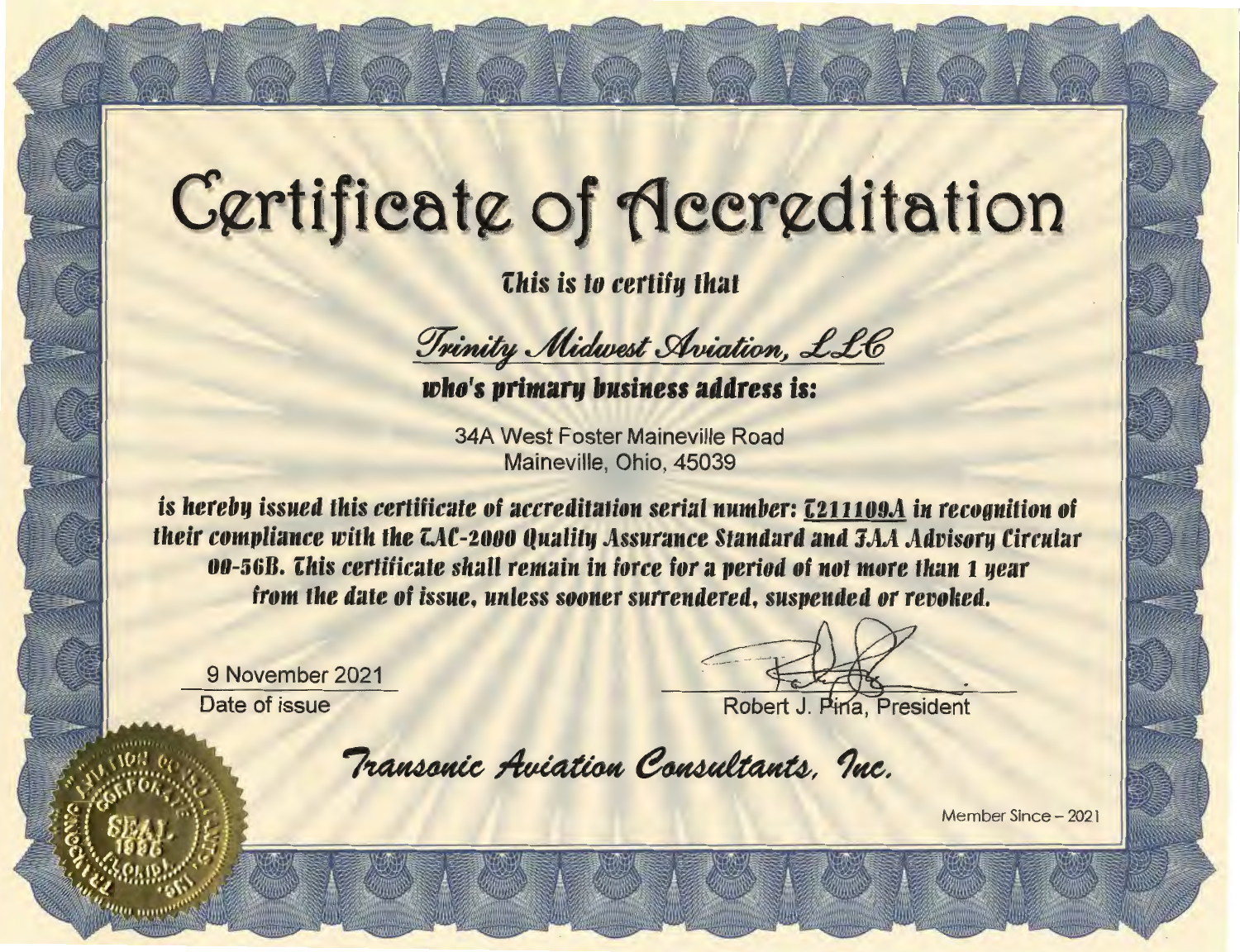TRANSONIC AVIATION CONSULTANTS, INC. P.O. Box 15431, Plantation, FL, 33318



Tel. (954) 327-3057 lnfo@transonicaviation.com

Trinity Midwest Aviation , LLC 34A W Foster Maineville Rd. Maineville, OH, 45036

Attn.: Mr. Gary Post

## **Certificate of Accreditation & Limitations**

Dear Mr. Post,

I would like to take this time to congratulate you and your staff for having qualified to operate under the TAC-2000 Quality Assurance Standard and AC 00-568. Trinity Midwest Aviation, LLC has been issued a Certificate of Accreditation bearing the serial number T211109A dated 9 November 2021. This certificate shall remain in force until 9 November 2022, unless sooner surrendered, suspended, or revoked. You will then have the option to renew your certification, if you so desire.

A copy of the audit results are attached herein and must be retained, along with this letter, for a period of not less than 5 years.

Again, I would like to welcome you onboard and wish you & your company all the best.

Robert President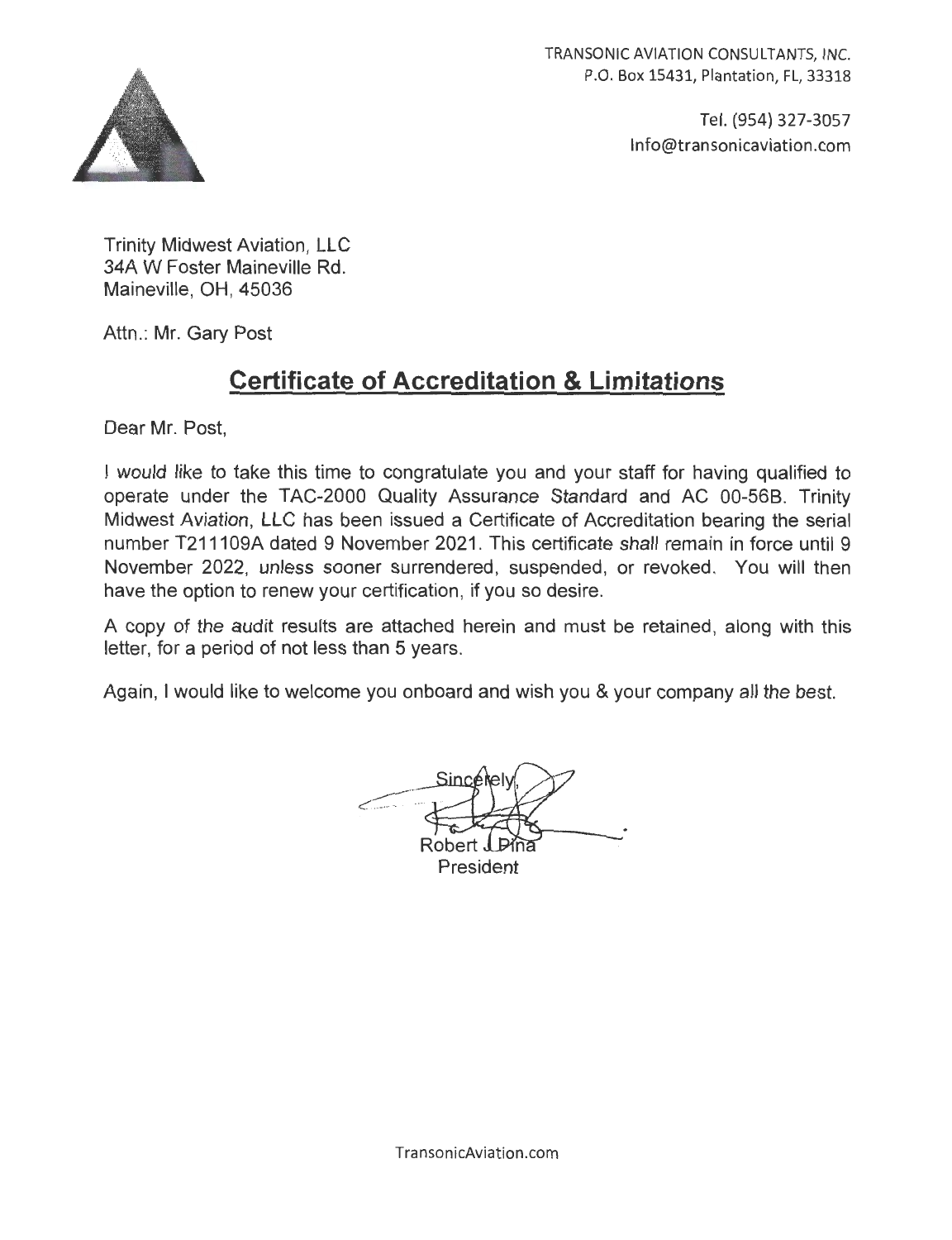

TRANSONIC AVIATION CONSULTANTS, INC. P.O. Box 15431, Plantation, FL, 33318

> Tel. (954) 327-3057 lnfo@transonicaviation.com

Trinity Midwest Aviation, LLC Maineville, OH

Dear Gary,

You need to send a cover letter to ASA along with the copies of the two certificates, via fax or email, to be listed on the FAA Database should look like the sample letter shown below:

(Your Company's Letterhead)

(Today's Date)

Aviation Suppliers Association 2233 Wisconsin Ave., NW Suite 503 Washington, DC 20007

Attn.: Database Manager

Dear Sir or Madam:

As a management official of Trinity Midwest Aviation, LLC, I hereby certify that: (a) Only parts for which documentation is on file at this place of business, as delineated in AC 00-568, Appendix 1, will be sold for installation on civil aviation products. (b) Transonic Aviation Consultants, Inc. has completed an audit and found our quality system to be in compliance with the provisions of AC 00-568 and the TAC-2000 Quality Assurance Standard on 9 November 2021 .

(c) A copy of the audit result is on file and is available for inspection by any interested person.

Additionally, as a senior management official, Trinity Midwest Aviation, LLC will maintain and continue to follow our quality system as approved by Transonic Aviation Consultants.

Sincerely,

(Your Name) (Your Title) 

TransonicAviation.com